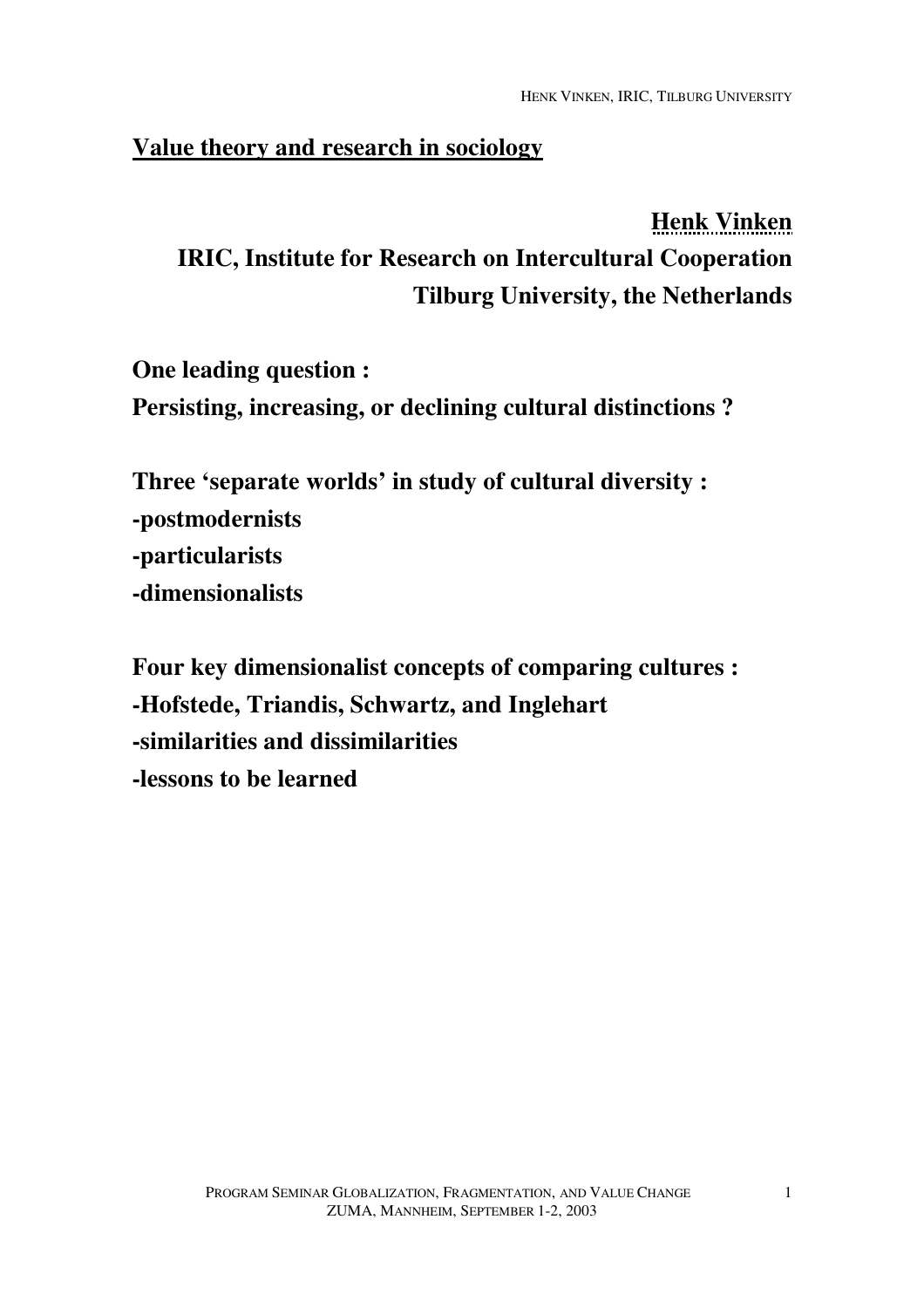#### **Three separate worlds ?**

#### **Postmodernists :**

**-cultures do not exist: no unifying pattern -no strong internal homogeneity -no direct power to shape people's identity -individual producing hybrid, ambivalent cultures**

**Particularists :**

**-upholds beliefs in value patterns -stress on domains (work, religion, politics, etc.) -no overarching cultural canopy (unrelated patterns) -individual no important constructing role**

#### **Dimensionalists :**

**-culture as a unifying pattern -system crossing life domains and groups of individuals -search most frugal, meaningful set of value axes -individual absent – "culture is superorganic"**

**Do dimensionalists allow framing cultural change and productive role individual, better : groups of individuals ?**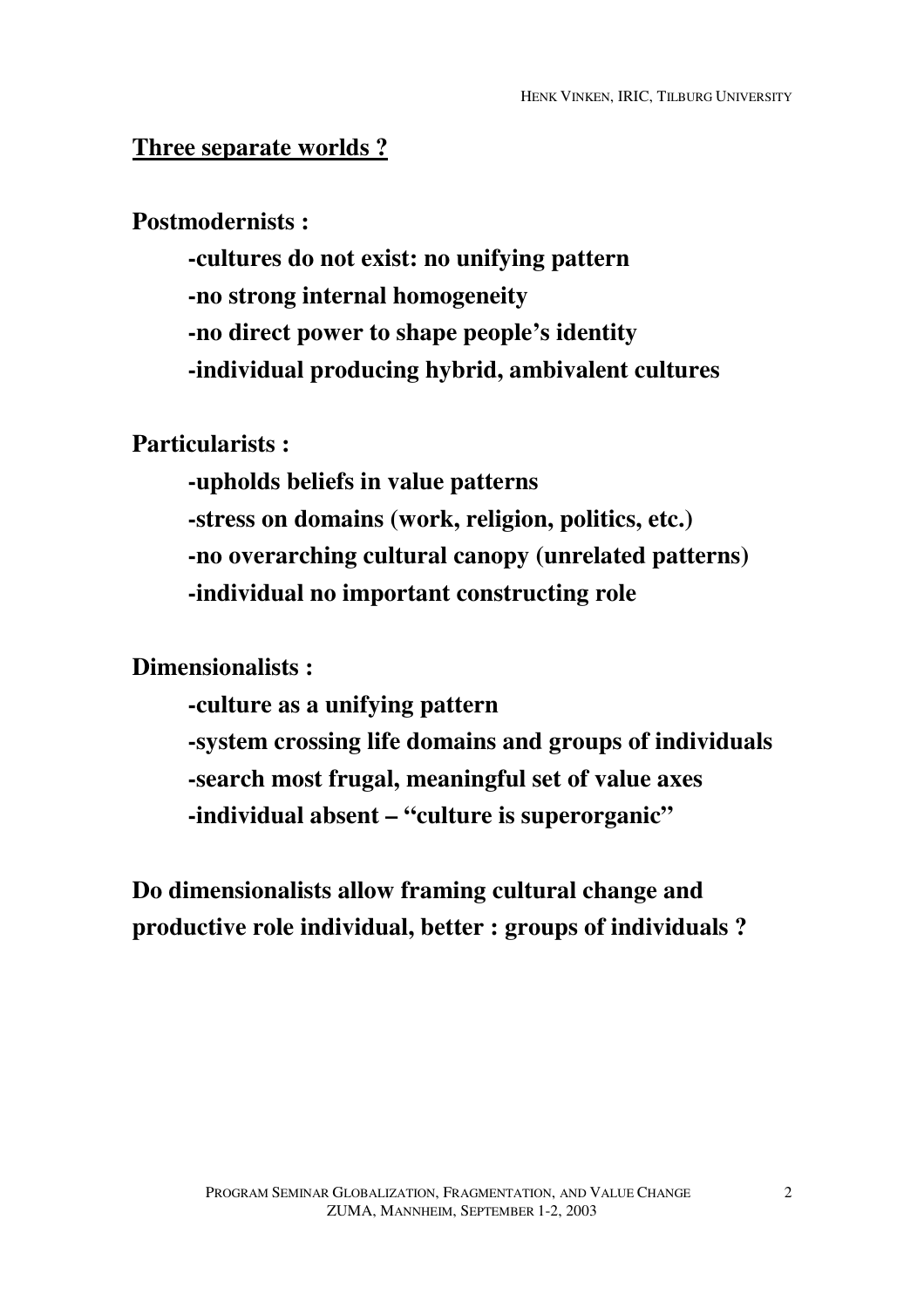#### **Dimensionalists**

**Geert Hofstede**

**-culture directs individual and group behavior**

**-values core of culture**

**-cultures at nation-level, well-defined, stable patterns**

**-5 dimensions on which 50+ countries vary :**

**-power distance : acceptance power inequality -uncertainty avoidance : fear for unknown -individualism / collectivism (I/C) : loose-tight ties -masculinity : unequal gender roles -long-term orientation: future vs past/present**

**Harry Triandis**

**-focus on I/C construct: i.e. in-/interdependent selves -I or C cultures depend on tightness and complexity -tight : consensus on norms, countermeasures deviation -complex : high functional differentiation (many open in-groups, many behavioral options) -tight and simple : C ; loose and complex : I -I/C = multidimensional : horizontal/vertical -horizontal I : independence and sameness/equality -horizontal C : interdependent and oneness -vertical I : independence and distinction -vertical C : interdependence and acceptance inequality**

3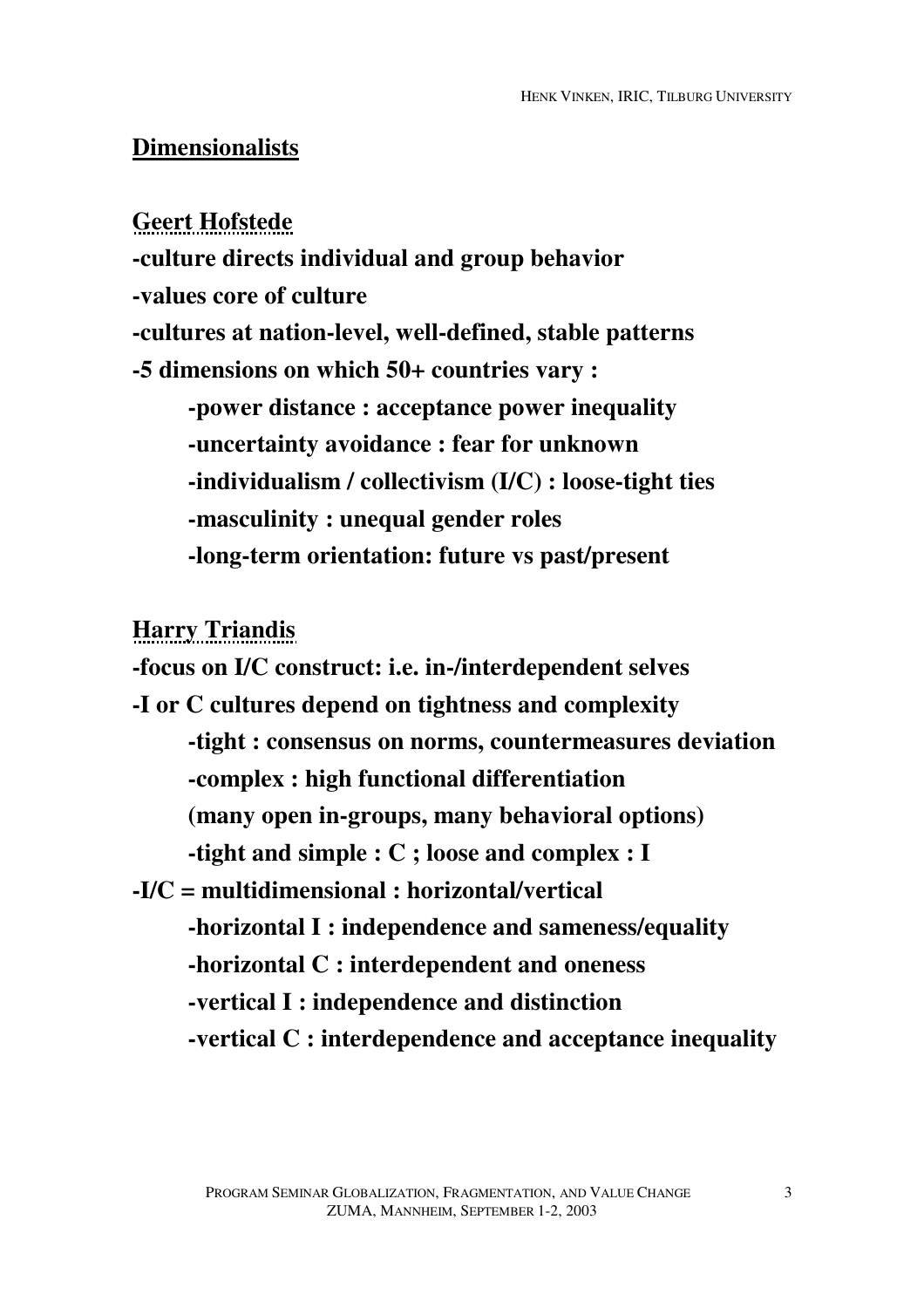## **Shalom Schwartz**

**-culture 40+ nations structured at individual and culture-level -values adjacent and opposite (form a circle)**

**-individual level : 10 value constructs that all recognize, and 2 axes : openness to change vs conservatism and self-enhancement vs self-transcendence -culture-level : 7 value types results of 4 basic societal issues : in- vs interdependent individual, equality vs inequality, change vs preservation, self- vs generalized other-directedness**

### **Ronald Inglehart**

**-values on 1 bipolar dimension materialism-postmaterialism -scarcity and socialization hypotheses : value scarce goods and values reflect condition pre-adult years**

**-scarcity : materialist cohorts (security)**

**-prosperity : postmaterialist cohorts (quality of life) -later work: 2 dimensions in modernization process**

**-from survival to well-being : includes materialismpostmaterialism dichotomy**

**-from traditional (hierarchy, male dominance, authoritarian attitudes) to secular-rational authority : equality, opposition to centralization and 'bigness'**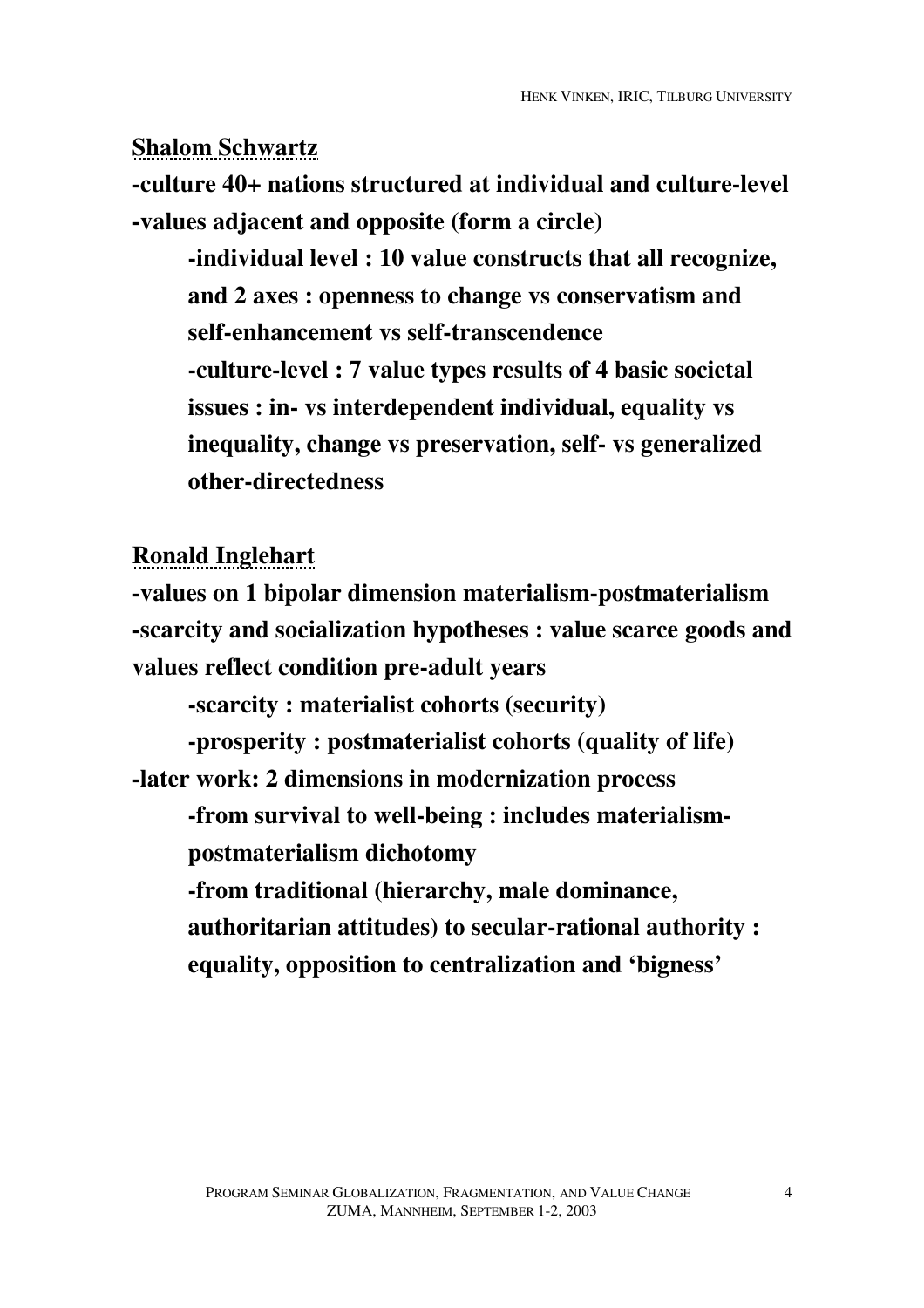### **Similarities / Dissimilarities**

### **Similarities**

**-the etic/emic : what is general vs what is specific in cultures -values at core : debate on what values, are all values values ? -stable early socialization effects : childhood internalization -family socialization : if childhood, family crucial only ? -other: survey approach, national boundaries**

### **Dissimilarities**

**-order/structure in dimensions :**

**-some only culture-level (Hofstede), others 1-on-1 relationship culture-/individual level (Triandis,**

**Inglehart), other distinct dimensions at both levels (Schwartz)**

**-some hierarchical (Schwartz, Triandis?), some not; some bi-polar (Hofstede, Inglehart), some both multipolar/circular (Schwartz)**

**-nature of values :**

**-desired / desirable (what people want vs think they should want) : Hofstede and Triandis focus on desired, Schwartz, Inglehart on desirable (guiding principles) -personal vs societal goals (Schwartz vs Inglehart) -other: ranking (Inglehart) or rating (others) -AND: their way of dealing with cultural change**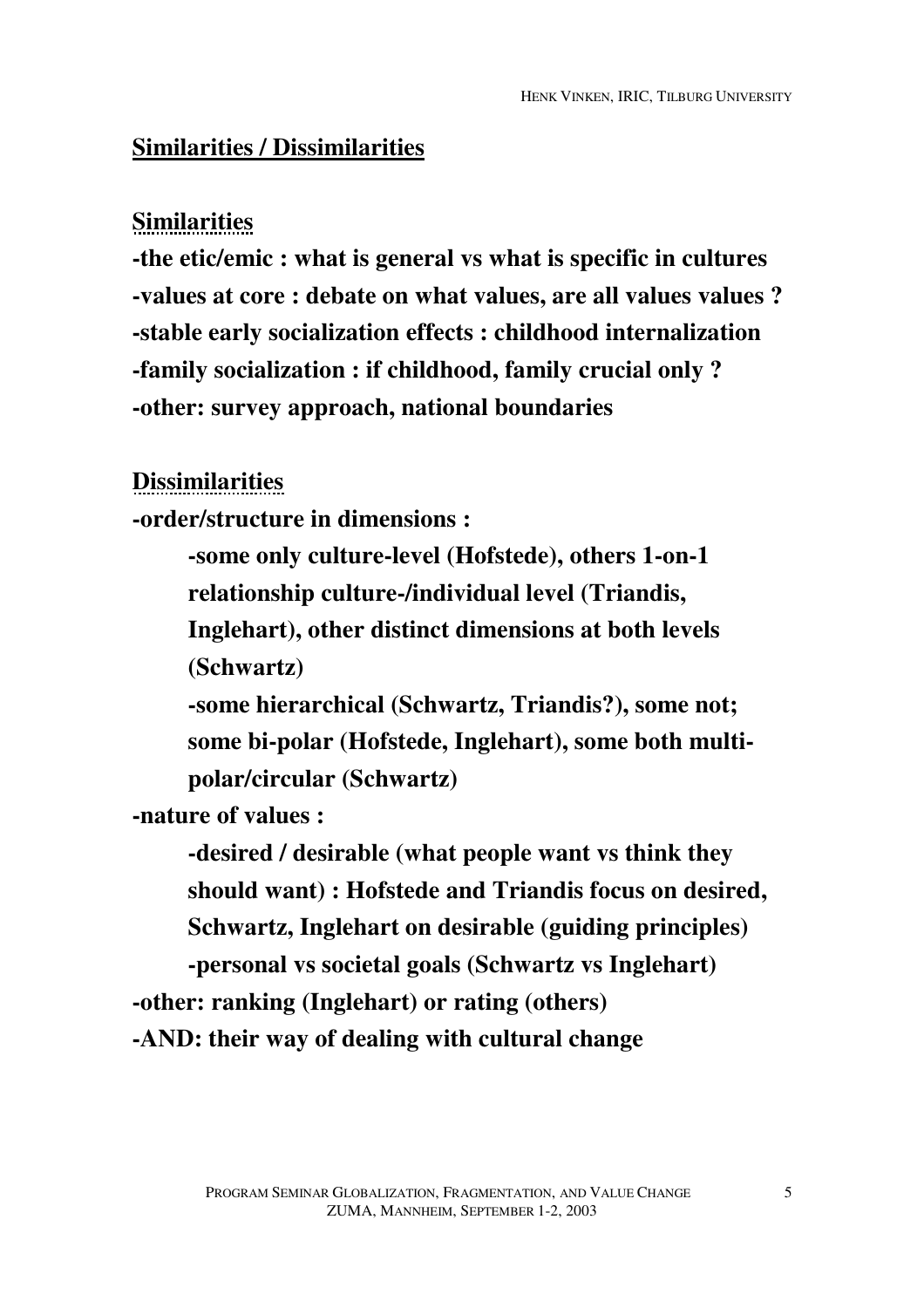### **Dealing with cultural change**

### **Cultural change :**

**-Hofstede : national cultures transform in similar directions : diversity remains : relative cultural stability -Triandis : recognizes value heterogeneity, but people 'sample' I/C themes in line with national cultural character : cultural stability**

**-Schwartz : universal structure by definition stable : overlap individual and culture-level pursuits : cultural stability -Inglehart : explicitly incorporating change, but no role individual (falls back on processes such as economic growth) : cultural change, without the vehicle of change.**

### **Some lessons :**

**-focus on vehicles of change : generational units -focus recruiting power of generational units for generations they are born in and for succeeding generations brings 'individual back in' in sociology of values : the bearers and followers of change**

**-focus on interactions between local, national, and supranational (regions within nations, nations, regions of nations)**

**-develop value theory combining concepts of dimensionalists**